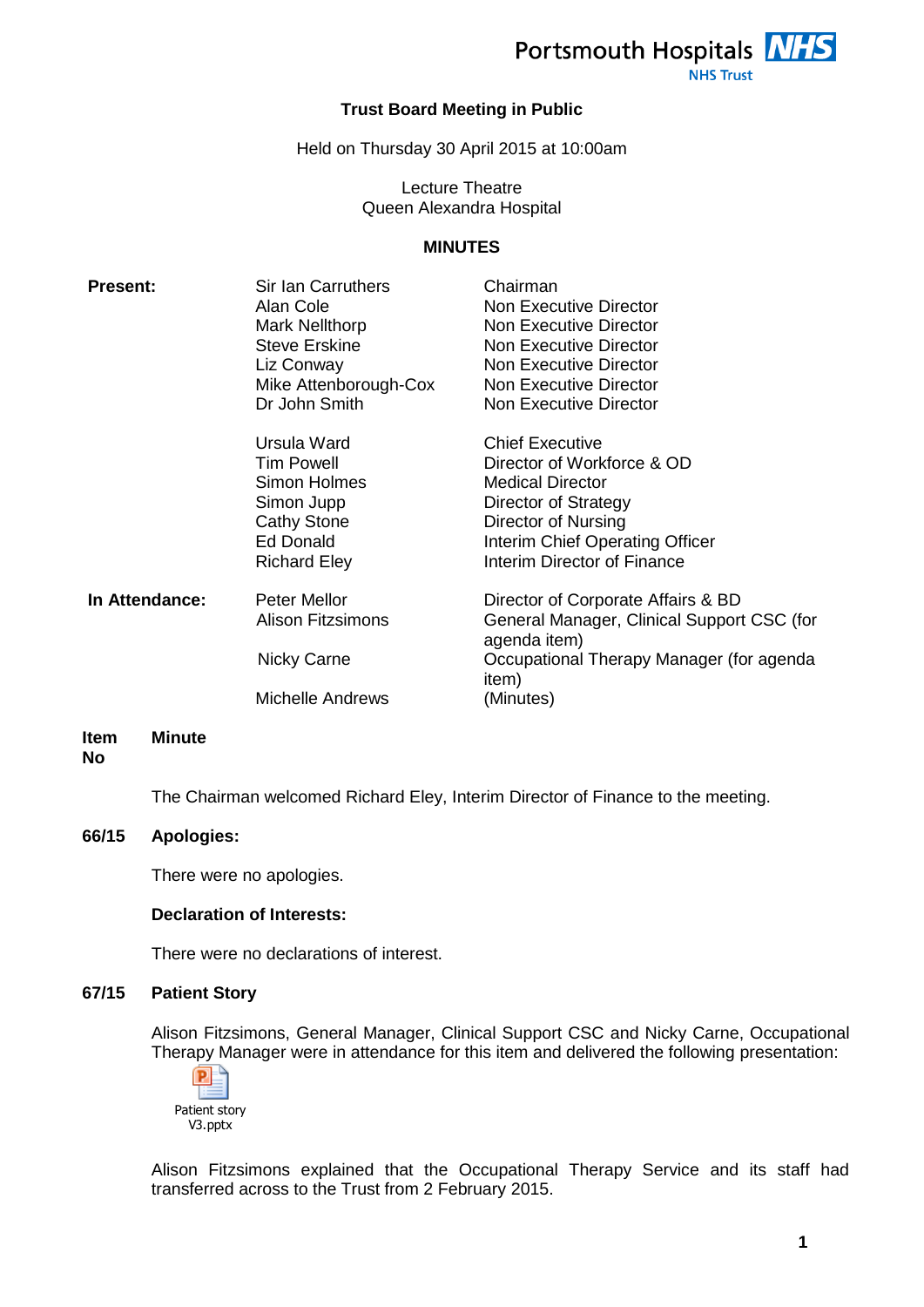John Smith asked about the relationship between Occupational Therapy and Physiotherapy. Nicky Carne explained that both teams worked closely together on a daily basis.

John Smith asked about the usual timescale expected for a ramp to be installed in a patients home. Nicky Carne explained that there is a policy in place which requires a patient to undergo a prosthetic rehab programme prior to agreement being made about installation of a ramp as it is much harder to use a ramp than stairs with a prosthetic leg.

Alison Fitzsimons explained that the Disablement service was currently provided by Solent NHS Trust, however it had been agreed with Solent NHS Trust that it would be better placed if managed by us, therefore this was being progressed.

## **68/15 Minutes of the Last Meeting – 26 March 2015**

The minutes of the last meeting were approved as a true and accurate record.

## **69/15 Matters Arising/Summary of Agreed Actions**

**52/15: Integrated Performance Report –** The Medical Director explained that an in-depth review of the SHMI rates will be presented to the Governance and Quality Committee. The review had confirmed what had been expected that some parts of Portsmouth are some of the most deprived areas in the country.

**52/15: Integrated Performance Report –** The Interim Chief Operating Officer confirmed the figure of 100 and was pleased to confirm that all patients had been rebooked in line with the NHS Constitution.

**52/15: Integrated Performance Report –** The Interim Chief Operating Officer advised that the phase 2 plans were now being discussed at the internal improvement group.

## **70/15 Notification of Any Other Business**

There were no items of any other business.

#### **71/15 Chairman's Opening Remarks**

The Chairman reflected on the position of the Trust during the past year with improvements seen in many areas with the majority of performance metrics being achieved and the high quality of care continuing to be delivered. The financial position had improved with a yearend deficit of £657k, subject to audit. Unscheduled care remained the biggest challenge facing the organisation.

The year ahead would be one of challenge for the Trust and for the whole NHS.

He thanked the staff for their hard work and commitment during the past year and for the high quality of care which they deliver to patients. He also thanked the community for their continued support.

## **72/15 Chief Executive's Report**

This report was noted by the Board. The Chief Executive drew attention to particular areas within her report:

- End of Life Care First for Hospitals the Director of Nursing would be working with other local partners about how learning can be shared across organisations.
- Health & Wellbeing Board The Trust had been invited to be a member of the local Health & Wellbeing Board.
- Team Brief the slides were included as part of the report. They were currently being revamped to align with the CQC domains and to better ensure an effective process for carrying the corporate message across the Trust.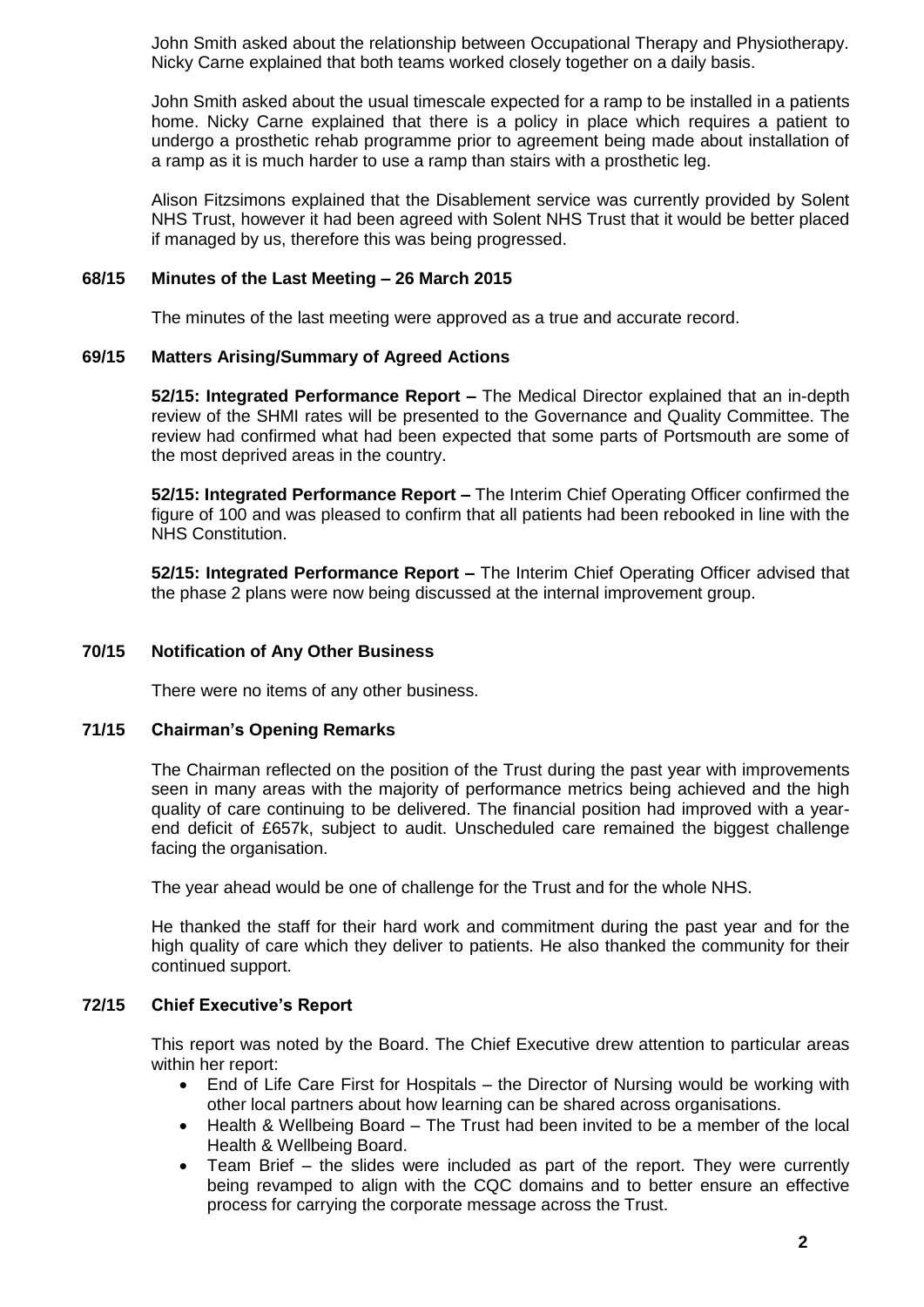## **73/15 Integrated Performance Report**

## **Quality**

The Director of Nursing drew attention to those areas of exception:

- Pressure ulcers The Trust reported 1 avoidable grade 3 pressure ulcer in March. The end of year position for grade 3 and 4 pressure ulcers was 24 against an in year target of 28. The year to date position is 0 pressure ulcers. Whilst the target for the year was achieved, there was still more to do and a rolling programme has been implemented to re-educate all nursing staff.
- Falls The Trust reported 2 cases resulting in severe harm in March. The end of year position was 43 patients having suffered harm against an in-year target of 32. There is a summit underway and 2 wards piloting a 'perfect care week'.
- Medication There had been 1 patient suffering severe harm (red incident) and 1 patient suffering moderate harm (amber incident) as a consequence of a medication incident in March. The end of year position was 16 patients having suffered harm as a result of medication incidents. A full report will be presented to the Board in May.
- Patient moves -There was a significant improvement in the number of patient moves after midnight during March to 54.

The Medical Director drew attention to those areas of exception:

- Healthcare acquired infections The Trust reported 1 case of avoidable MRSA Bacteraemia. The Root Cause Analysis, which was not yet completed, would determine if it is assigned to the Trust or not. The end of year position is 2 confirmed unavoidable cases. The Trust reported 1 case of C.Diff in March. The end of year position was 40 cases against a year end limit of 31. This year's target has been set at 40 cases which was felt to be more realistic.
- Hospital Standardised Mortality Ratio (HSMR) There has been a change in reporting which means that the figure would be rebased each month. Therefore, the Trust's rebased position for March was 100.3 which is close to the national benchmark of 100.
- Stroke The stroke recovery plan was now being implemented and an improvement in performance was already being seen. A dashboard was being developed which would be included in the monthly performance report to the Trust Board.

Steve Erskine asked whether the targets for this year had yet been set. The Director of Nursing explained that whilst many of them had, the Trust had also set some internal stretch targets.

John Smith asked whether there were any national standards for C.Difficile rates. The Medical Director explained that there weren't any national standards, so a local target is set by NHS England. It is recognised that all Trusts will have C.Difficile cases due to the use of antibiotics, however, there were now a number of other infections causing concern across the NHS.

## **Operations**

The Interim Chief Operating Officer drew attention to particular areas of the report:

- A&E service quality standards significant improvement in performance seen during March with overall performance at 87.7%. the number of 'outlied' patients was significantly down. There were 0 breaches of the 12 hour trolley wait standard. A number of changes are being made to further improve safety across the Trust.
- Referral to Treatment (RTT) The Trust achieved 2 of the 3 standards at aggregate level, there was an agreement with the TDA for a further reduction in the backlog with a consequential planned fail of the admitted standard. There is a significantly improved position with the waiting list being smaller than it was in 2010.
- Cancer 7 of the 8 national standards had been achieved. 62 day first definitive treatment had not been achieved during March and had not been achieved for quarter 4. All other standards were achieved in each quarter.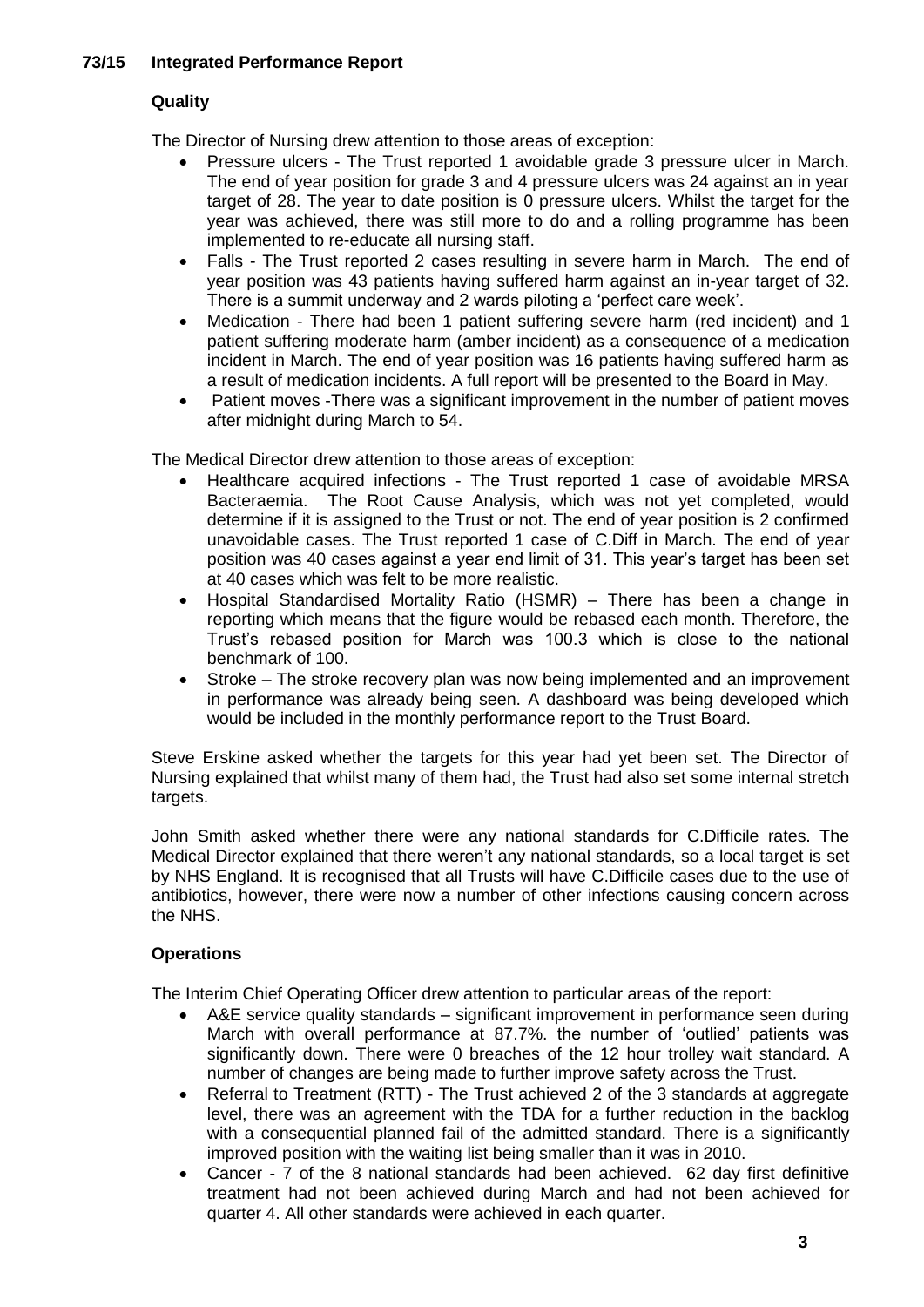- PPCI all 4 key performance standards were achieved in March.
- Diagnostic waits the maximum 6 week waiting time for diagnostics was achieved in month 12 and this had been achieved for 7 consecutive months.

The Interim Chief Operating Officer referred to the TDA Accountability Framework Dashboard which showed that the Trust had achieve 29 of the 32 standards in March. Whilst this was an improved position, this performance needed to be sustained.

John Smith asked whether there was confidence that the plans for unscheduled care would be achieved, and if so, how long would it take to meet the required performance target. The Interim Chief Operating Officer felt that in the longer term, the ambitions would be met, however, would take about 6 months as there were still some fundamental changes which needed to take place internally.

## **Finance**

The Director of Strategy highlighted some key areas from the report:

- Cumulative expenditure (subject to external audit checks) for the 2014/15 financial was £0.7m in excess of income, against a plan for a £1.2m surplus. The £0.7m adjusted retained deficit, whilst £1.8m adverse variance to the original Trust plan, is £0.8m favourable to the £1.5m year-end deficit forecast at month 11.
- The contract reporting activity position for 2014/15 was £417m against the planned £416m.
- The Cost Improvement Plan (CIP) of £17.5m was achieved, after some in-year substitutions of saving schemes, with a £4.2m improvement from the previous forecast CSC position, resulting in a £2.3m in-month favourable position against plan. This primarily relates to the inclusion of year-end non-recurrent measures into CIP reporting.
- Capital expenditure of £10.4m produces an undershoot against the Trust's £12.3m Capital Resource Limit of £2.1m.
- The £1.2m year-end cash balance reflects a £0.2m undershoot against the Trust's External Financing Limit.

The Chairman was concerned that we have gone through the year being a way off on the CIP's, however, it was achieved at year end. He asked what had happened and how can it be prevented from happening in the same way in 2015/16. The Director of Strategy felt that it was because of the way it had been reported and there had been over emphasis on the Trust wide schemes. Going forward, both Trust wide and CSC plans would be looked at with same emphasis. Steve Erskine was concerned that individual CSC's had not achieved their CIP and had only been offset by large Trust-wide initiatives.

# **Workforce**

The Director of Workforce drew attention to particular areas from his report:

- Total Workforce Capacity decreased by 125 FTE in month to 6,571 FTE as a result of reductions in temporary staffing. This is still 300 FTE above the budgetary plan. This year's paybill is £271m which includes 1% inflation and increments etc.
- The paybill this year is £6.1m overspent, majority of which (£4m) is due to undelivered CIP and £2m as a direct result of the unscheduled care challenge that the Trust is facing.
- Staffing levels (as per NQB Safe Staffing Levels) are reported as 98.7% against planned requirements for March. The skill mix is not quite ideal as currently at 65/35 as opposed to 70/40.
- Appraisal Compliance increased by 2.6% to 88.3% in March and is above the target of 85%. There are 2 CSC's which remain non-compliant. They have been set a clear target to be compliant by the end of quarter 1.
- Information Governance Essential Skills Training increased by 3.7% to just under the target of 95%. It had been agreed that this figure was close enough to declare compliant with level 2 of the information governance toolkit.
- NHS Friends and Family Test for Staff (SFFT) for Quarter 4 outcomes demonstrate a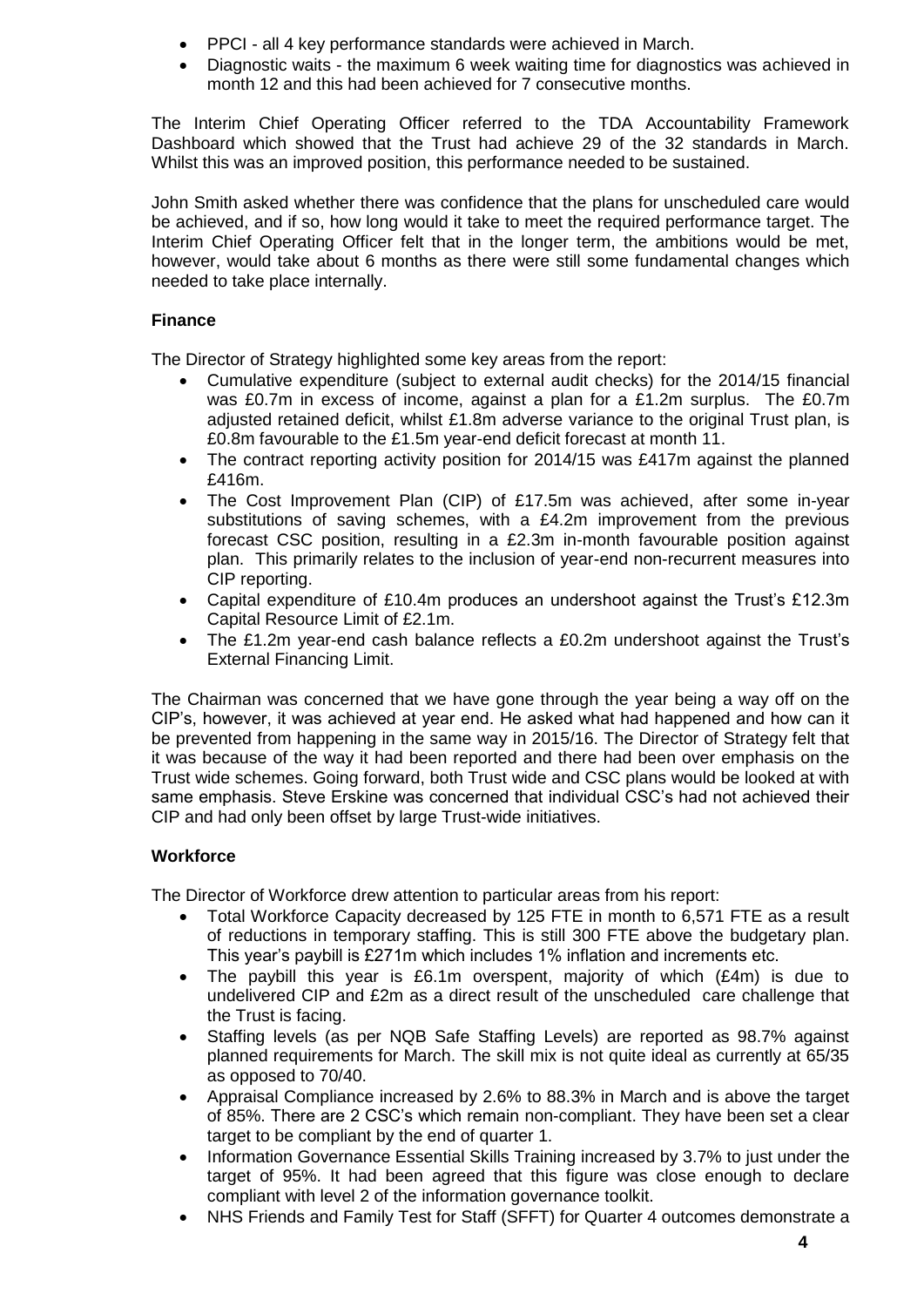positive response.

Steve Erskine referred to the staffing skill mix and asked at what point the Board should become concerned. The Director of Nursing reminded that the NQB was a very blunt tool and therefore it was not just about the % ratios. There are particular areas where the skill mix is absolutely critical, Intensive Care Unit for example. There is a national marker of 1 nurse to 8 patients which must always be adhered to. She reminded that the Trust is continually recruiting nurses and that there is much work going into improving the supply of nurses. The Director of Workforce reminded that there were also pressure points with other key staff groups, for example Doctors, Therapy Staff and Pharmacists.

John Smith asked how many 'old fashioned' nurses were still in post compared to the number of graduate nurses. The Director of Workforce was not aware of the figure.

The Chief Executive, whilst recognising the significant improvements made over the last year, felt that more needed to be done to further stretch ourselves and make further improvements. She felt strongly that Research, Development and Innovation would be crucial in helping the Trust to achieve its full potential.

## **74/15 Quarterly Quality Report**

The Director of Nursing advised that this report had previously been produced to show how the Trust was performing against its contract requirements. She believed that the report needed to be more manageable and would therefore be reviewing and improving it.

She drew attention to key points within the report:

- Pressure ulcer reduction
- Falls reduction
- Incident reporting
- Dementia
- Friends and Family Test
- Privacy and Dignity
- Adult Safeguarding

The Medical Director drew attention to key areas within the Clinical Effectiveness section of the report:

- National Oesophago-Gastric Cancer Audit Consultant level outcome data published nationally, showing good outcomes for the Trust. One Surgeon in particular had the  $4<sup>th</sup>$  best outcome in the country.
- National Audit of Percutaneous Coronary Interventions national audit had shown very good outcomes.

John Smith asked whether the Trust reported on the number of litigation cases for the Trust Board to see. The Director of Nursing explained that she was currently developing an overarching report to include information such as complaints, claims and incidents etc.

## **75/15 Self Certification**

The Director of Corporate Affairs presented the Self Certification to the Board, seeking approval for the Chairman and Chief Executive to sign it off prior to submission to the Trust Development Agency at the end of the month.

He drew attention to the non compliance of Board statement 10 due to the 4-hour ED wait standard. He also highlighted the risks around the delivery of the RTT and Cancer performance targets.

The Self Certification was approved by the Board for submission to the TDA.

## **76/15 Assurance Framework**

The Director of Nursing drew attention to the risks within the Board Assurance Framework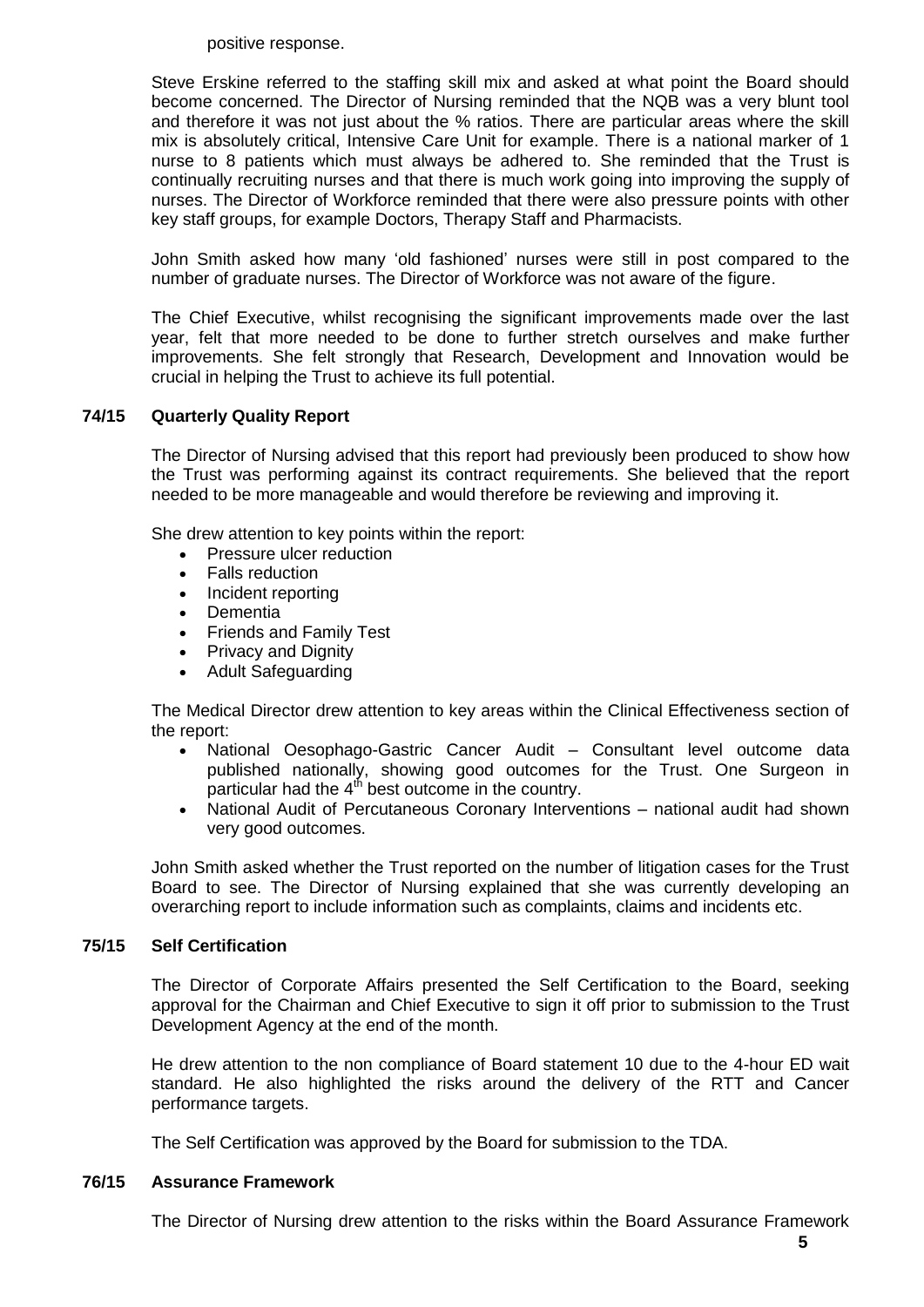and asked that the Board assure itself that these were the correct risks currently facing the organisation. She advised that the Risk Assurance Committee had recently met and agreed for another risk to be added to the Assurance Framework regarding the ongoing issues with mental health provision.

Steve Erskine noted that there had been further slippage around the actions for the fire risk assessments. The Director of Corporate Affairs advised that the assessments had been completed by the external company; however the quality of some of the reports produced had not been of the required standard. Therefore there had been delay in the remedial works being undertaken however, all parties are committed to completing. Hampshire Fire and Rescue Service have warned of a legal sanction against any of the organisations which cause delay to the completion of the work.

A discussion took place around the typing turnaround, and it was agreed that whilst a significant improvement had been seen, there still required discussion about whether the existing standard was correct.

# **Action: Director of Strategy**

## **77/15 National AE Survey Results 2014**

The Director of Nursing presented the 2014 results. Whilst there were no causes for concern, there was still room for improvement to be made. The issues raised within the survey have been considered and the Trust is working hard to address them.

Alan Cole referred to page 1 of the report and asked that clarification be provided around the statement 'The report highlighted that the number of patients admitted to the trust was 30% higher than other Trusts'.

# **Action: Director of Nursing**

John Smith asked whether Physicians and Surgeons were expected to undertake their usual routine work when on call. The Medical Director confirmed that Surgeons do not. He explained that there were acute Physicians in ED who do just emergency work in addition to specialists from other areas who are called on as and when required.

#### **78/15 Charitable Funds Update**

The Board noted this report.

The Director of Corporate Affairs advised that the General Amenity Fund would be used to top up the Rocky Appeal if necessary in order to cover the Da Vinci Robot annual lease cost.

#### **79/15 Audit Committee Report**

Steve Erskine advised that the Audit Committee had recently met and had focussed on a number of items:

- Annual Accounts, Annual Report and Annual Governance Statement. These were still in draft form and would be presented to the Committee again prior to final submission on 5 June.
- Internal Audit currently out to tender for the service and there were 4 bidders.
- The responsible 'owners' of an internal recommendation had been invited to the Committee due to the action being long overdue. The Committee reiterated the importance of them taking ownership of their actions and to escalate any issues if necessary.

#### **80/15 Non Executive Directors' Report**

Alan Cole reported back following a recent Chair's meeting with Peter Carter.

There was discussion about the feedback from the recent Outpatient Journey event which had been held. The Director of Corporate Affairs advised that the actions around outpatients